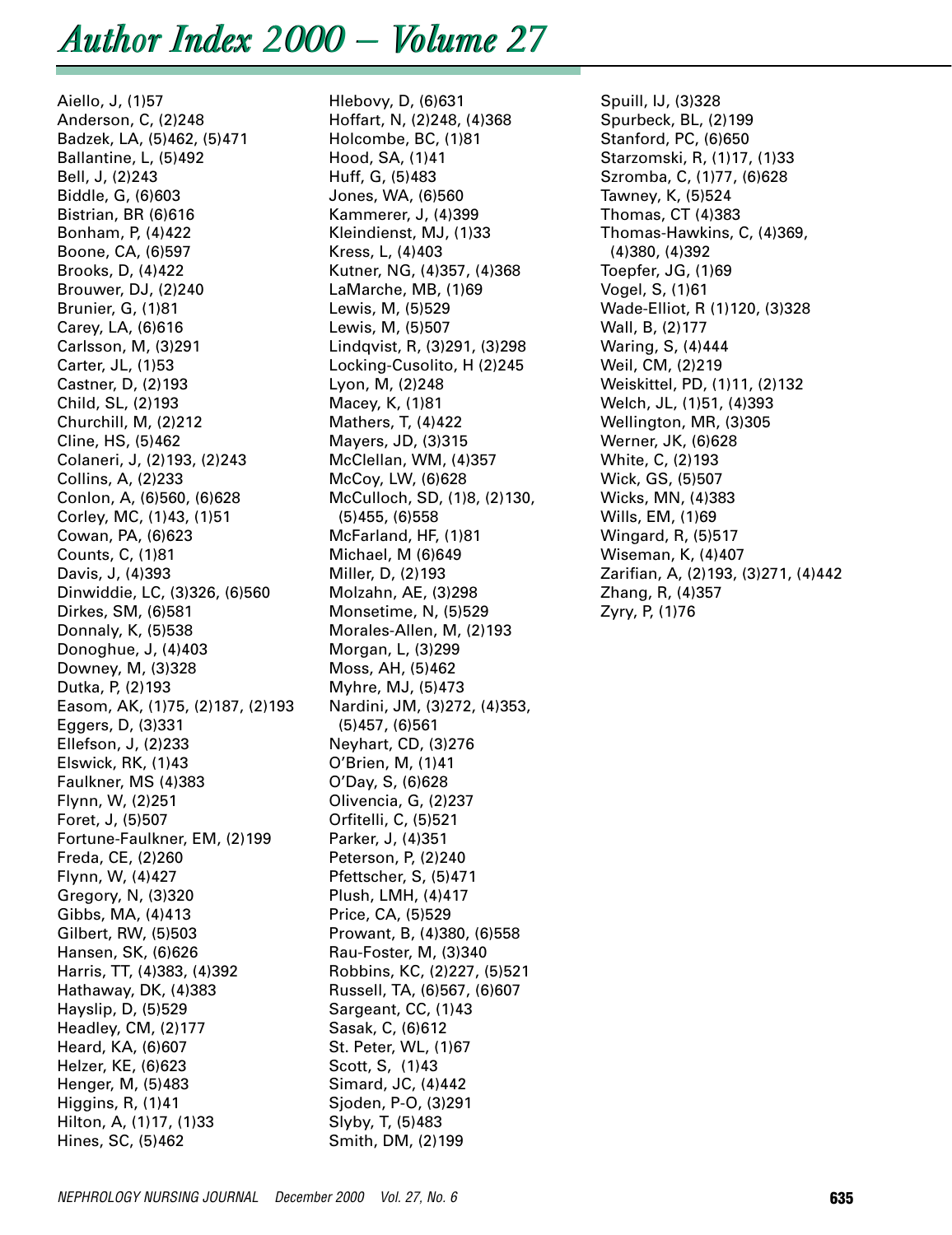# *Subject Subject Index 2000 — Volume 27*

# Administrators' Network (Department)

Effective Meetings - To Meet or Not to Meet: That is the Question, (1)76

Keeping Up With Performance Improvements Standards - What's a Manager to Do?, (4)427

Violence in the Workplace, (6)631

## Acute Renal Failure

- Acute Renal Failure Related to Rhabdomyolysis: Pathophysiology, Diagnosis, and Collaborative Management,  $(6)$  567
- Continuous Renal Replacement Therapy: Dialytic Therapy for Acute Renal Failure in Intensive Care, (6)581

Herbal Remedies, Nephropathies, and Renal Disease, (5)473

Perceived Consequences of Being A Renal Failure Patient, (3)291 World Foundation for Renal Care: Helping Acute and Chronic

Renal Failure Patients and Their Families Worldwide, (6)603

## Advanced Practice Nursing

Advanced Practice Nurses: Rolesin the Hemodialysis Unit, (2)177 Editorial: Special Issue Focuses on the Role of Advanced Practice

- Nurses, (2)130 Interviews with Advanced Practice Nurses: A Day in the Life,
- $(2)$  193 Journal Club: Advanced Practice Nurses and Their Role in
- Nephrology Settings, (2)245
- Nephrology APNs: Who Are We and What Do We Do: Survey Results October 1999, (2)187
- Professional Issues: Nurse Practitioner Versus Physician Assistant,  $(2) 200$

## Alternative Care

Herbal Remedies, Nephropathies, and Renal Disease, (5)473

## American Nephrology Nurses' Association

A NNA 31st National Symposium Registration Brochure, (1)99 A NNA Chapter Presidents, (2)252, (3)336, (4)420, (5)526, (6)642

*Nephrology Nursing Journal Guidelines for Authors, (1)87, (2)257,*  $(3) 290, (4) 429, (5) 534, (6) 566$ 

Photo Highlights from ANNA's 31st National Symposium, (5)535 President's Message: 1999-2000 Year in Review, (2)132

Professional Issues: Candidate Interviews for 2001 ANNA Board of Directors, (5)546

# Anemia Management

- Educational Supplement: Anemia Management: Recognizing Opportunities and Improving Outcomes Through Nursing Interventions,  $(5)507$
- Educational Supplement: Assessing Hyporesponse to Epoetin Alfa: An Algorithm Approach Case Study, (5)517
- Educational Supplement: Assessing the Impact of Concomitant Therapies on Anemia in Dialysis Patients, (3)320
- Educational Supplement: Association Between Hematocrit Levels and Mortality in Hemodialysis Patients, (2)233
- Educational Supplement: Benefits of Early Utilization of
- Intravenous Iron, (1)61<br>Educational Suppleme Supplement: Documentation of Anemia Management Intervention, (4)399
- Educational Supplement: Impact of Inflammation on Nutrition, Iron Status, and Erythropoietin Responsiveness in ESRD Patients, (6)616
- Educational Supplement: Iron Overload in the Erythropoietin Era, (2)227
- Educational Supplement: Supporting Epoetin Alfa-Stimulated Erythropoiesis: Identifying Appropriate Iron Levels, (6)612

Educational Supplement: Tools for Analyzing Trends in Anemia Management,  $(1)57$ 

# Book and Media Reviews (Department)

Administration and Research,  $(2)\overline{2}48$ 

Cultural Issues, (3)328

Hemodialysis, Blood, The Merck Manual, (1)81

- Pharmacology and Geriatrics, (6)628
- References, Spanish, and Older Adults, (5)529
- Wound Care, Research, Cultural Diversity, and Primary Care,  $(4)422$

# Calendar of Events (Department)

 $(1)$ 119,  $(2)$ 256,  $(3)$ 339,  $(4)$ 430,  $(5)$ 544,  $(6)$ 645

## Case Study (Department)

- Catheter Brushing Has Made a Sweeping Difference to Our Clinical Practice, (4)403
- Life-Threatening Illness in a Nontransfusable Patient: A Health Care Challenge, (2)237

Subclavian Vein Stenosis Revisited, (1)69

Successful Use of Sodium Ferric Gluconate in Sucrose in a Patient With Multiple Drug Allergies, (5)521

## Certification and Credentialing

- Editorial: Certified Dialysis Nurse (CDN) Examination: Exploring the Issues, (4)351
- President's Message: Certification and Credentialing What Does it Mean to the Patient?, (5)457
- Professional Issues: Certified Dialysis Nurse (CDN) Examination: Pros and Cons, (4)442

## Chronic Renal Failure

Lupus Nephritis: Pathophysiology, Diagnosis, and Collaborative Management, (2)199

# Clinical Consult (Department)

Capturing Epogen® Overfill, (4)407

Developing a Dialysis Rehabilitation Program, (5)524

- Heparin-Induced Thrombocytopenia in Hemodialysis Patients,  $(2) 240$
- Identifying the Insertion Site of a Central Vein Catheter, (3)326
- Prophylactic Antibiotic Lock Therapy for Hemodialysis Catheters, (1)75

## Commentary and Response (Department)

- Attitude, Self-Image, and Quality of Life of Living Kidney Donors, (1)51
- Inappropriate Use of Dialysis for Some Elderly Patients: Nephrology Nurses' Perceptions and Concerns, (5)471
- Patients and Family Adjustment to Kidney Transplantation With and Without an Interim Period of Dialysis, (1)33
- Patients' Quality of Life in Dialysis Treatment, (4)368
- Perceived Consequences of Renal Failure, (3)298
- Subjective Burden in Young and Older African-American Caregivers of Patients with ESRD Awaiting Transplant, (4)392

Symptom Distress and Day-to-Day Changes in Functional Status in Chronic Hemodialysis Patients, (4)380

## Continuous Renal Replacement Therapy

Continuous Renal Replacement Therapy: Dialytic Therapy for Acute Renal Failure in Intensive Care, (6)581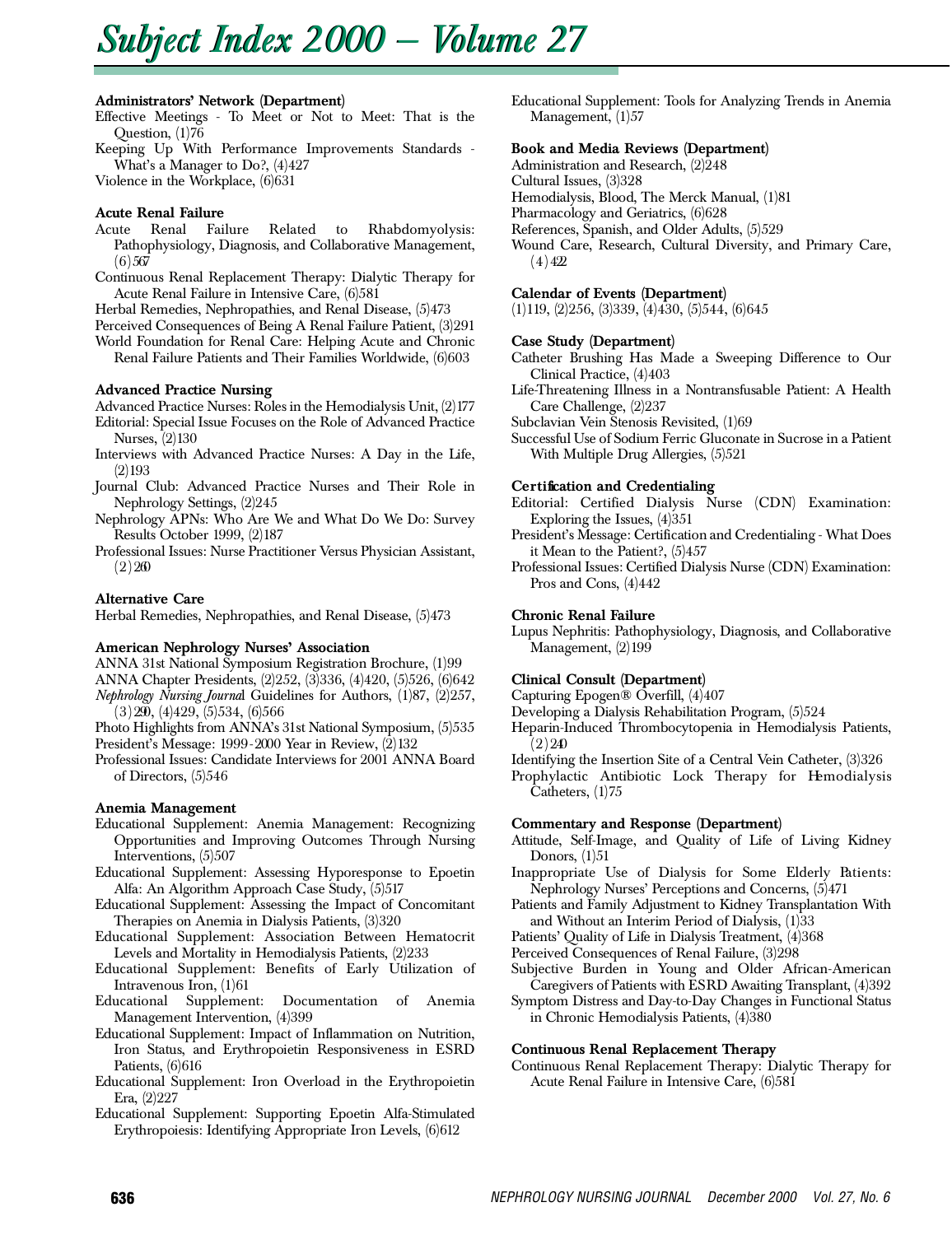## Cultural Diversity

- Book and Media Reviews: Cultural Issues, (3)328
- Book and Media Reviews: References, Spanish, and Older Adults, (5)529
- Book and Media Reviews: Wound Care, Research, Cultural Diversity, and Primary Care, (4)422
- Dietary Restrictions in Maintenance Hemodialysis: Experiences of English Speaking West Indian Adults, (3)315
- End Stage Renal Disease in African-Americans, (6)
- Journal Club: An Evolving Picture: Hypertension in African Americans, (1)77
- President's Message: Enriching Our Practice Through Culturally Competent Care, (4)353
- Subjective Burden in Young and Older African-American Caregivers of Patients with End Stage Renal Disease Awaiting Transplant, (4)383
- World Foundation for Renal Care: Helping Acute and Chronic Renal Failure Patients and Their Families Worldwide, (6)603

#### Editorial (Department)

- Certified Dialysis Nurse (CDN) Examination: Exploring the Issues,  $(4)351$  (Guest Editorial)
- Efforts to Improve Patient Care Outcomes Continue at a Strong Pace, (5)455
- Nephrology Nurses: We Fill a Variety of Roles!, (3)271
- Special Issue Focuses on the Role of Advanced Practice Nurses,  $(2)$ 130

Welcome to the Future: Volume 27, Number 1!, (1)8

### **Education**

A Decade Review: Methods to Improve Adherence to the Treatment Regimen Among Hemodialysis Patients, (3)299

#### Educational Supplements

- Anemia Management: Recognizing Opportunities and Improving Outcomes Through Nursing Interventions, (5)507
- Assessing Hyporesponse to Epoetin Alfa: An Algorithm Approach Case Study,  $(5)517$
- Assessing the Impact of Concomitant Therapies on Anemia in Dialysis Patients, (3)320
- Association Between Hematocrit Levels and Mortality in Hemodialysis Patients, (2)233

Benefits of Early Utilization of Intravenous Iron, (1) 61

Documentation of Anemia Management Intervention, (4)399

- Impact of Inflammation on Nutrition, Iron Status, and Erythropoietin Responsiveness in ESRD Patients, (6)616
- Iron Overload in the Erythropoietin Era, (2)227
- Supporting Epoetin Alfa-Stimulated Erythropoiesis: Identifying Appropriate Iron Levels, (6)612
- Tools for Analyzing Trends in Anemia Management, (1)57

#### End Stage Renal Disease

- Dialyzer Reprocessing: Improved Treatment Quality and Increased Dialyzer Use Utilizing a Team Approach, (5)483
- End-Stage Renal Disease in African-Americans, (6)597 Exploring Hope in Patients with End Stage Renal Disease on Chronic Hemodialysis, (2)219
- Nursing Considerations in Support of a Patient Pursuing His Dream, (1)53
- The Safety of Intravenous Iron Dextran (Dexferrum®) During Hemodialysis in Patients with End Stage Renal Disease, (1)41

#### Geriatric Care

Book and Media Reviews: Pharmacology and Geriatrics, (6)628 Book and Media Reviews: References, Spanish, and Older Adults, (5)529

Inappropriate Use of Dialysis for Some Elderly Patients: Nephrology Nurses' Perceptions and Concerns, (5)462

#### He modialysis

- A Decade Review: Methods to Improve Adherence to the Treatment Regimen Among Hemodialysis Patients, (3)299
- Advanced Practice Nurses: Rolesin the Hemodialysis Unit, (2)177

Book and Media Reviews: Hemodialysis, Blood, The Merck Manual, (1)81

- Call Week in Hemodialysis, (2)212
- Clinical Consult: Heparin-Induced Thrombocytopenia in Hemodialysis Patients, (2)240
- Clinical Consult: Prophylactic Antibiotic Lock Therapy for Hemodialysis Catheters, (1)75
- Dialyzer Reprocessing: Improved Treatment Quality and Increased Dialyzer Use Utilizing a Team Approach, (5)483
- Dietary Restrictions in Maintenance Hemodialysis: Experiences of English Speaking West Indian Adults, (3)315
- Educational Supplement: Association Between Hematocrit Levels and Mortality in Hemodialysis Patients, (2)233
- Exploring Hope in Patients with End Stage Renal Disease on Chronic Hemodialysis, (2)219
- Hemodialysis and Homelessness: A Literature Review and a Call for Research,  $(3)305$
- Journal Club: The Effects of Food Intake During Hemodialysis Treatments, (3)331
- Patient-Reported Quality of Life Early in Dialysis Treatment: Effects Associated With Usual Exercise Activity, (4)357
- Research Brief: Access Thrombosis, Hospitalization, and Hematocrit Level in Hemodialysis Patients, (6)607
- Research Brief: Self-Care Strategies to Reduce Fluid Intake and Control Thirst in Hemodialysis Patients, (4)393
- Symptom Distress and Day-to-Day Changes in Functional Status in Chronic Hemodialysis Patients, (4)369
- The Safety of Intravenous Iron Dextran (Dexferrum®) During Hemodialysis in Patients with End Stage Renal Disease, (1)41

#### Infectious Disease

Tuberculosis Screening in a Dialysis Program, (5)492

## Journal Club (Department)

Advanced Practice Nurses and Their Role in Nephrology Settings, (2)245

An Evolving Picture: Hypertension in African Americans, (1)77

Dialyzer Reuse Revisited, (6)626

Hepatitis and Transfusions, (5)538

- Telehealthcare: Current State of the Art, (4)417
- The Effects of Food Intake During Hemodialysis Treatments,  $(3) 331$

#### Letters to the Editor (Department)

An Excellent Contribution to the Literature, (6)560

- Certification Is One Method of Growth That Should Not Divide Nephrology Nurses, (4)355
- Education Is Necessary in Addition to Clinical Practice Experience, (6)560
- Global Dialysis Web Site Is Now Online!, (2)130
- Intravenous Iron Products, (1)66
- Thanks to a Special Nurse!, (6)560
- The CNN vs. CDN Debate Continues, (5)456